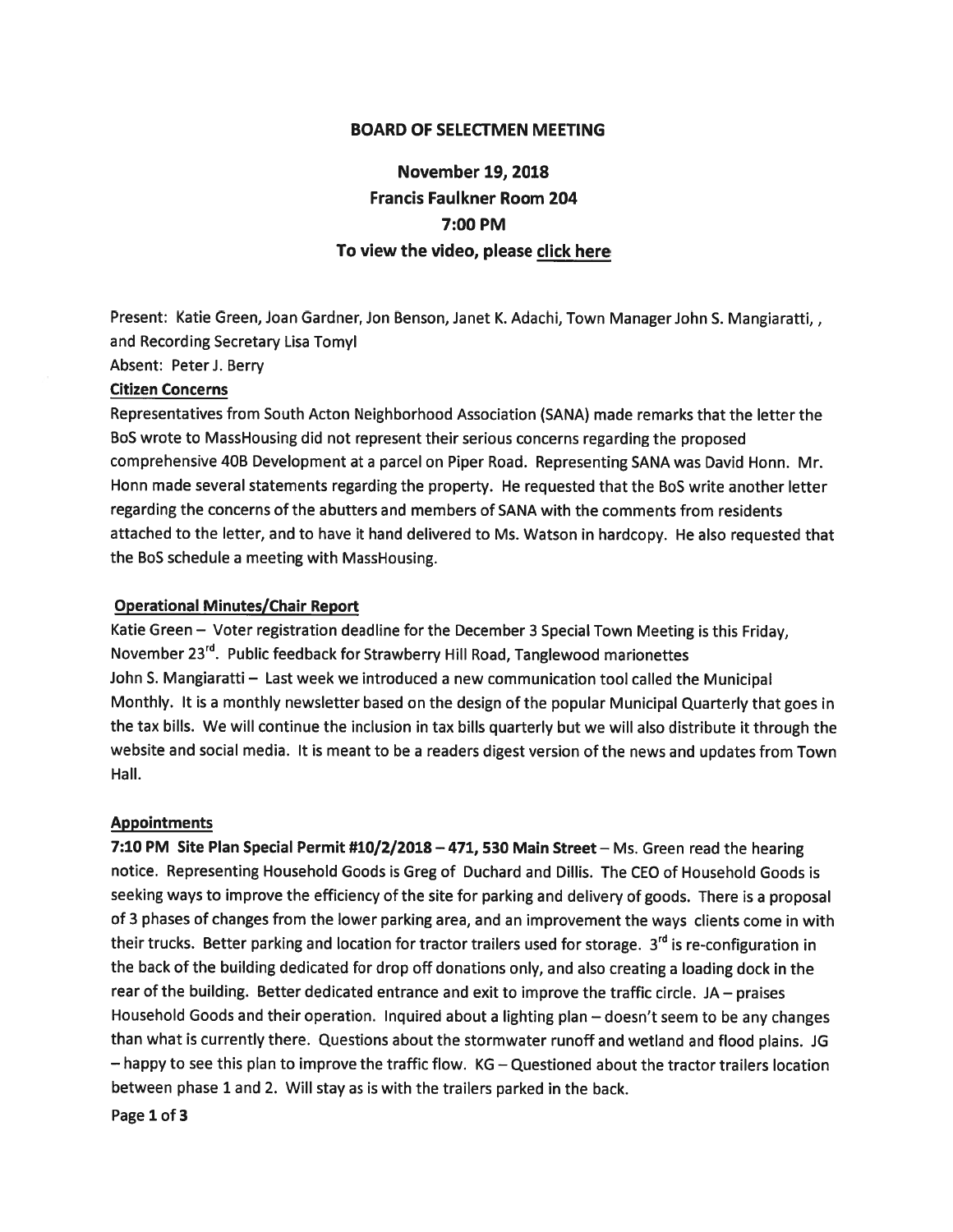JA, KG in favor of waiving sidewalk fund fee. Gregg commented on some of the comments from the Planning Department regarding landscaping suggestions — he would like to focus on saving money and guidance on the condition.

Ms. Adachi moved to approve the Site Plan Special Permit #10/2/2018-471, 530 Main Street with the conditions listed by town departments and authorize to waive contribution toward the sidewalk fund, Ms. Gardner seconds, all ayes (4-0)

## Selectmen Business

Gas Leak Update and Roadway Maintenance Policy - Mr. Mangiaratti gave an overview of the gas leak policy and roadway maintenance to coordinate street openings and the highway paving schedule. Town Engineer Paul Campbell further broadened with <sup>a</sup> draft roadway policy to coordinate fixing gas leaks in <sup>a</sup> quick and timely manner.

Kelley's Corner Update - Mr. Mangiaratti introduced the update on the Kelley's Corner Infrastructure project with <sup>a</sup> presentation at the Senior Center this morning. Senior Town Planner Kristen Guichard presented <sup>a</sup> power point presentation on the update on the comment resolution meeting and received suppor<sup>t</sup> with some of the updates since the last presentation in front of the Board of Selectmen. The presentation included an announcement of <sup>a</sup> proposed tree replanting program to supplement trees that are being replaced during the Kelley's Corner project.

Ray Leclaire — thinks the plan is very thoughtful and voiced suppor<sup>t</sup> of the project Terra Freidrichs — questioned about some of the crosswalks, appreciates getting trees for other areas such as the playgrounds, concerned about the turning lanes and the crosswalk islands

Parking Garage Change, Insulet Corp.  $- A$  representative from the engineering firm representing Insulet — requested the Board's consent for some minor design changes including increased height of the garage to the previously approved plan. Ms. Adachi moves to approve amendment to the plan, Ms. Gardner seconds. All Ayes (4-0)

<sup>2019</sup> License Renewals —Ms. Gardner moves to approve all 2019 licenses issued by the Board of Selectmen, Ms. Adachi seconds. All ayes (4-0)

Discuss Press Releases on 11/9/2013 from the Town of Concord and on 11/13/2018 from Littleton Water Department Regarding Litigation of Water Rights in Nagog Pond — Attorney Jeff Roeloffs, who represented Acton in the Concord Water Treatment Plant site <sup>p</sup>lan public hearings, was in attendance. He had recently discussed this matter with Littleton and Concord representatives. Mr. Roelofs explained to the Board that Littleton has been initiating pump testing for proposed wells near Nagog Pond. Concord reportedly believes that the installation of the wells would impact the Town of Concord's water supply. Littleton pu<sup>t</sup> Concord on notice they were going to exercise their rights to withdraw water from Nagog Pond. The Town of Concord filed <sup>a</sup> lawsuit against the Town of Littleton seeking <sup>a</sup> declaratory judgment regarding the Nagog Pond water rights. Special Counsel is looking to see if the Board wants Page 2 of 3